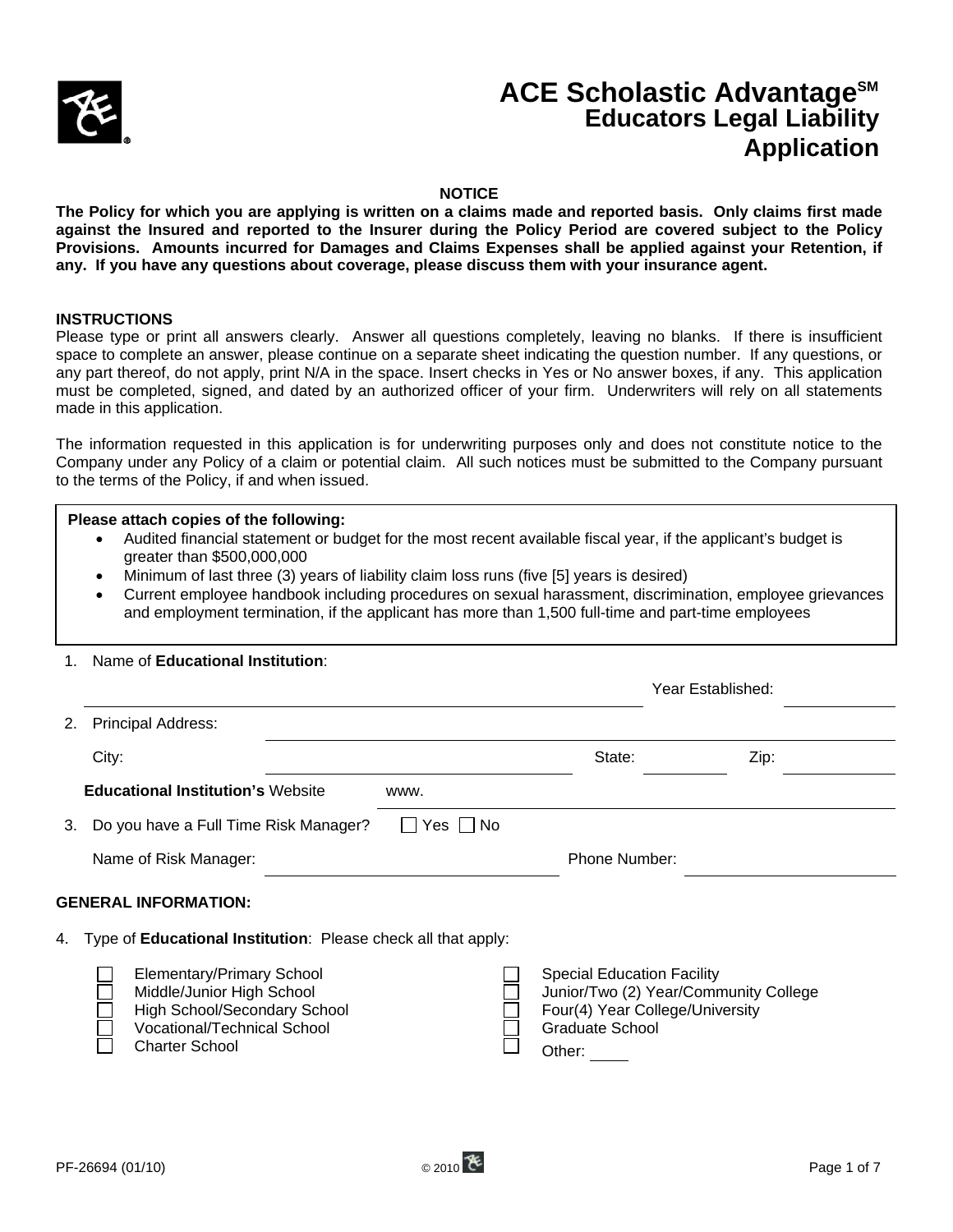| 5. | Organizational Structure of the Educational Institution |                                                                                                       |            |  |  |
|----|---------------------------------------------------------|-------------------------------------------------------------------------------------------------------|------------|--|--|
|    | a.                                                      | Does the Educational Institution have Subsidiaries to be covered under this policy?                   | No.<br>Yes |  |  |
|    |                                                         |                                                                                                       |            |  |  |
|    | b.                                                      | Public Institution<br><b>Private Institution</b><br>Is the applicant a public or private Institution? |            |  |  |
|    | c.                                                      | Is the applicant a for-profit entity?                                                                 | No.<br>Yes |  |  |
|    | d.                                                      | Is the applicant a boarding school?                                                                   | No.<br>Yes |  |  |
|    | е.                                                      | ℅                                                                                                     |            |  |  |
|    |                                                         | If the Educational Institution is a college or university, please answer the following questions:     |            |  |  |
|    | f.                                                      | Is the applicant accredited?                                                                          | No.<br>Yes |  |  |
|    | g.                                                      |                                                                                                       |            |  |  |
|    | h.                                                      | Please provide the date of last accreditation                                                         |            |  |  |

- 6. Enrollment and Employment information for the **Educational Institution**
	- a. Please provide the Student Enrollment of the **Educational Institution**:

| Category                  | <b>Current Year</b> | <b>Prior Year</b> | <b>Projected Next 12 months</b> |
|---------------------------|---------------------|-------------------|---------------------------------|
| <b>Full-time Students</b> |                     |                   |                                 |
| Part-time Students        |                     |                   |                                 |
| <b>Preschool Students</b> |                     |                   |                                 |

If enrollment includes PRESCHOOL STUDENTS, please provide age ranges:

b. Please provide the total employment count, by category, of the **Educational Institution**.

| Category                                            | # of Union<br><b>Employees</b> | # of non- Union<br><b>Employees</b> |
|-----------------------------------------------------|--------------------------------|-------------------------------------|
| Full time Faculty/Instructors                       |                                |                                     |
| Part time Faculty/Instructors                       |                                |                                     |
| Administrative/Management Personnel                 |                                |                                     |
| <b>Student Teachers/Aids/Interns</b>                |                                |                                     |
| Volunteers                                          |                                |                                     |
| Elected/Appointed Board Members                     |                                |                                     |
| Independent Contractors under Indemnity Agreement   |                                |                                     |
| Other Employees (season, temporary, part time, etc) |                                |                                     |
| <b>TOTAL</b>                                        |                                |                                     |

7. Does the **Educational Institution** employ any of the following professional staff:

Lawyers  $\Box$  Yes  $\Box$  No Total Number :  $\Box$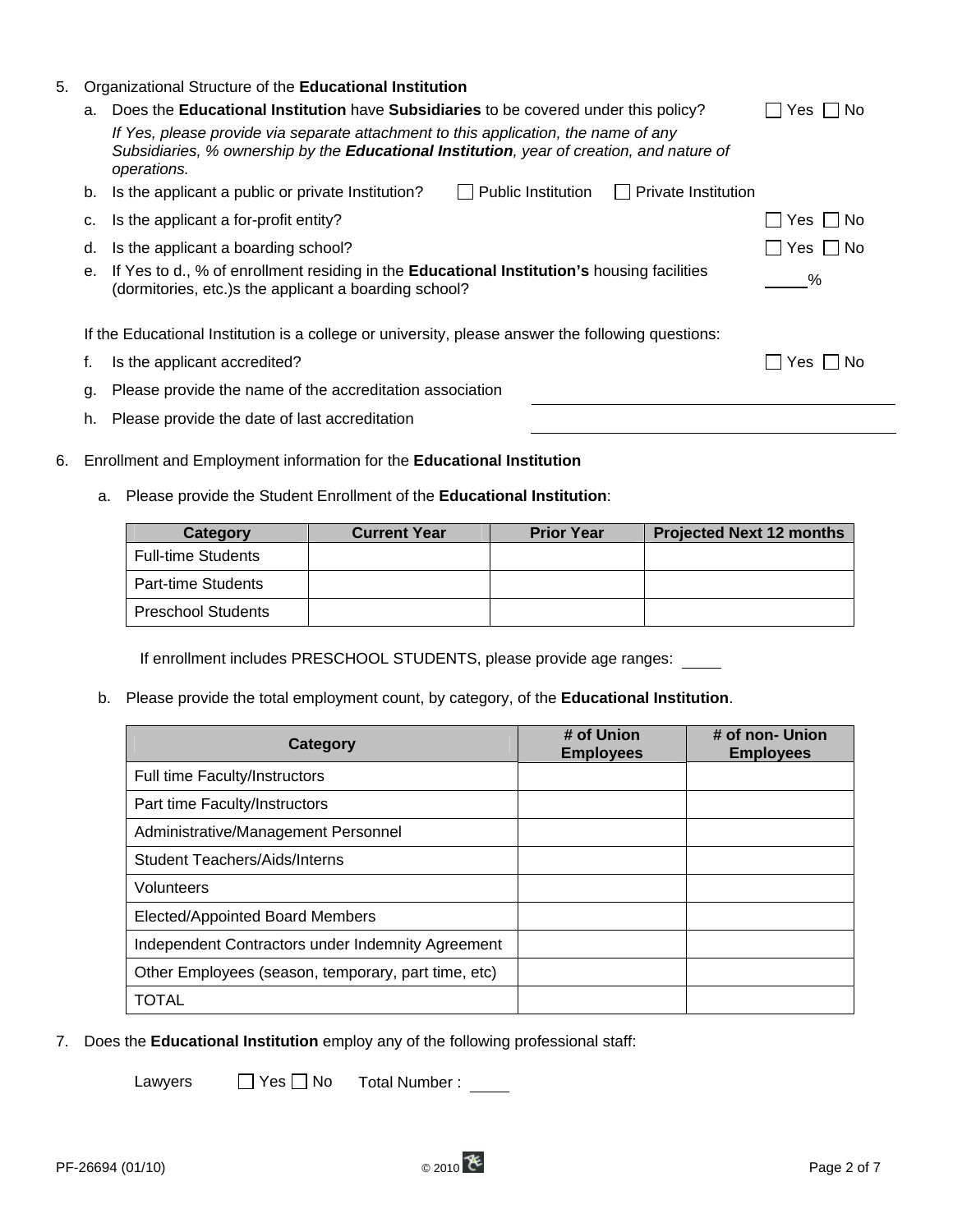## **FINANCIAL INFORMATION:**

Please provide the following information. *If "Yes" to any question below, or if the applicant has budget deficits in the past three years, please explain on a separate attachment.* 

- 8. a. Indicate fiscal year end date:
	- b. Please provide a budget figure for the current and prior two fiscal years:

|                                 | <b>CURRENT YEAR</b> | <b>PRIOR YEAR</b> | 2 <sup>ND</sup> PRIOR YEAR |
|---------------------------------|---------------------|-------------------|----------------------------|
| Revenues                        |                     |                   |                            |
| Expenditures                    |                     |                   |                            |
| <b>Outstanding Bond Issues</b>  |                     |                   |                            |
| <b>Budget Surplus (Deficit)</b> |                     |                   |                            |

| c. Has any State or Federal funding (aid) been eliminated in the past year?                     | $\Box$ Yes $\Box$ No |
|-------------------------------------------------------------------------------------------------|----------------------|
| d. Has the <b>Educational Institution</b> been in default on principal or interest on any bond? | $\Box$ Yes $\Box$ No |

- e. Does the **Educational Institution** anticipate any special projects which will result in a substantial budget increase or decrease in the next 3 years?  $\Box$  Yes  $\Box$  No
- 9. Please indicate if the **Educational Institution's** bonds are rated (check all that apply) and their ratings from each agency:

|         | Rating |                   | Rating |                      | Rating |
|---------|--------|-------------------|--------|----------------------|--------|
| Moody's |        | Standard & Poor's |        | $- \cdot$ .<br>lici. |        |

### **EDUCATIONAL INSTITUTION OPERATIONS**

*If the answer is "Yes" to any question below, please attach details on a separate piece of paper* 

- 10. Do any of the **Educational Institution's** directors, trustees or governors sit on any outside forprofit entity board of directors at the specific request or direction of the **Educational Institution?**  $\Box$  Yes  $\Box$  No
- 11. Does the **Educational Institution** have established:

| a.<br>b. | Procedures for suspension/dismissal of students?<br>Procedures for reporting and investigating allegations of                                                                            | YES | ΝO | <b>WRITTEN POLICY?</b> |
|----------|------------------------------------------------------------------------------------------------------------------------------------------------------------------------------------------|-----|----|------------------------|
| C.       | sexual harassment brought by students?<br>Procedures for reporting and investigating allegations of child<br>abuse to the proper authorities?                                            |     |    |                        |
| d.       | Disaster/emergency action plans for:<br>natural disasters<br>terrorist acts<br>ii.<br>iii.<br>on-campus violence                                                                         |     |    |                        |
|          | 12. Does the <b>Educational Institution</b> conduct seminars for the students on sexual harassment<br>(including preventing, identifying and reporting incidences of sexual harassment)? |     |    | Yes                    |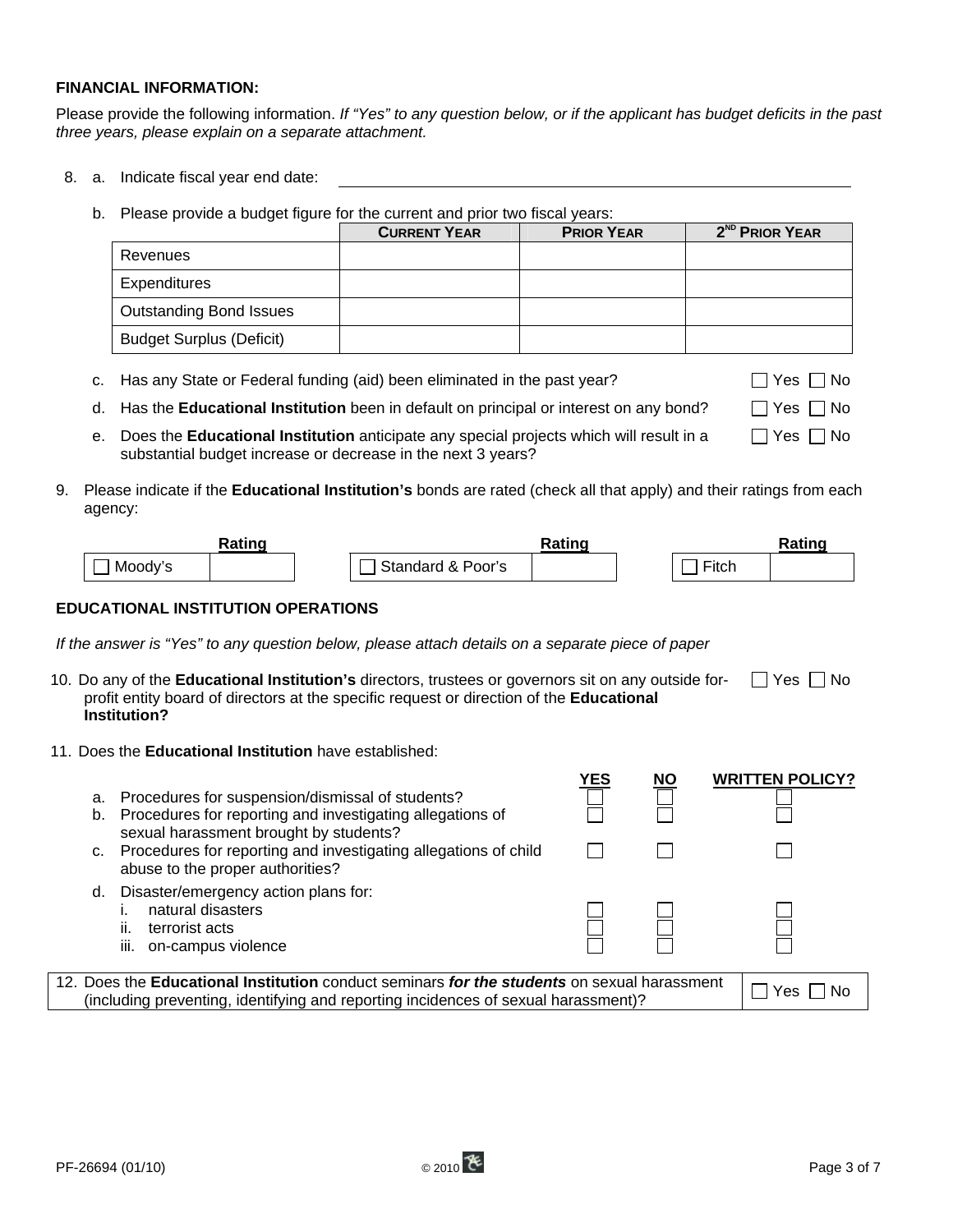- a. Does the **Educational Institution** have Special Education programs and/or facilities for Does the **Educational institution** have special Education programs and/or lacilities for  $\Box$  Yes  $\Box$  No the developmentally, mentally, emotionally or physically disabled?
- b. How often are students evaluated for:

| TIOW OILSIT ALE SLUUSTILS EVAILATED IDT.                                                            |                                                                 |  |  |  |  |
|-----------------------------------------------------------------------------------------------------|-----------------------------------------------------------------|--|--|--|--|
| Placement in special education programs?<br>$\bullet$                                               | Semi-Annually $\Box$ Annually $\Box$ Biennially $\Box$<br>Other |  |  |  |  |
| Adjustment to an Individual Education Plan<br>$\bullet$<br>(IEP) due to student's programs?         | Semi-Annually   Annually   Biennially   Other                   |  |  |  |  |
| Mainstreaming?<br>$\bullet$                                                                         | Semi-Annually   Annually   Biennially  <br>Other                |  |  |  |  |
| What % of the total student enrollment currently participates in a Special Education program?<br>c. | %                                                               |  |  |  |  |
| With regard to IEP Due Process Hearings, over the past school year:<br>d.                           |                                                                 |  |  |  |  |
| Total number of IEP due process hearings have been conducted?<br>$\bullet$                          |                                                                 |  |  |  |  |
| Total number of IEP due process hearings appealed?<br>$\bullet$                                     |                                                                 |  |  |  |  |
| Total number of IEP due process hearings decisions that were overturned?<br>$\bullet$               |                                                                 |  |  |  |  |
| What counsel is used for the initial IEP due process hearing?<br>е.                                 | <b>Outside Counsel</b><br>In-House Counsel                      |  |  |  |  |
| f.<br>What counsel is used for any IEP hearing appeal?                                              | In-House Counsel<br><b>Outside Counsel</b>                      |  |  |  |  |
| <b>EMPLOYMENT PRACTICES</b>                                                                         |                                                                 |  |  |  |  |
| If the answer is "No" to any question below, please attach details on a separate piece of paper     |                                                                 |  |  |  |  |
| Does the Educational Institution:                                                                   |                                                                 |  |  |  |  |
| 14. Have a human resources or personnel department?                                                 | No.<br>Yes                                                      |  |  |  |  |
| 15. Use a uniform employment application for all applicants at all locations?                       | Yes I I No                                                      |  |  |  |  |
| 16. Conduct background checks on all prospective Employees?                                         | l No<br>Yes.                                                    |  |  |  |  |
| If Yes, is an offer of employment contingent on the outcome of the check?<br>a.                     | $\Box$ No<br>Yes                                                |  |  |  |  |
| If Yes, are the checks conducted by the Educational Institution's employees?<br>b.                  | Yes $\Box$ No                                                   |  |  |  |  |
| c. If Yes, is an offer of employment contingent on the outcome of the check?                        | Yes<br>- I No                                                   |  |  |  |  |

17. Have a formal orientation program for all new **Employees**? <br>
The Second Mondon Program for all new **Employees**? 18. Regularly conduct sensitivity training or other discrimination or sexual harassment prevention

| education?                                                                                                                               |           |
|------------------------------------------------------------------------------------------------------------------------------------------|-----------|
| 19. Provide regular written performance evaluations for all Employees?                                                                   | Yes No    |
| 20. Use an "800" number, intranet or similar method for the reporting of allegations of employment                                       | Yes    No |
| practices violations?<br>21. Have a formal outplacement program which assists terminated or laid off employees in finding<br>other jobs? | Yes   No  |
| 22. Require mandatory arbitration of employment and labor related claims?                                                                | Yes<br>No |

- 23. Require terminations to be reviewed by the following:
	- Human resources department  $\Box$  Yes  $\Box$  No
	- Legal department  $\Box$  Yes  $\Box$  No
	- Outside counsel  $\Box$  Yes  $\Box$  No
- 24. Publish and distribute a uniform employment handbook?  $\Box$  Yes  $\Box$  Yes  $\Box$  No

 $\Box$  Yes  $\Box$  No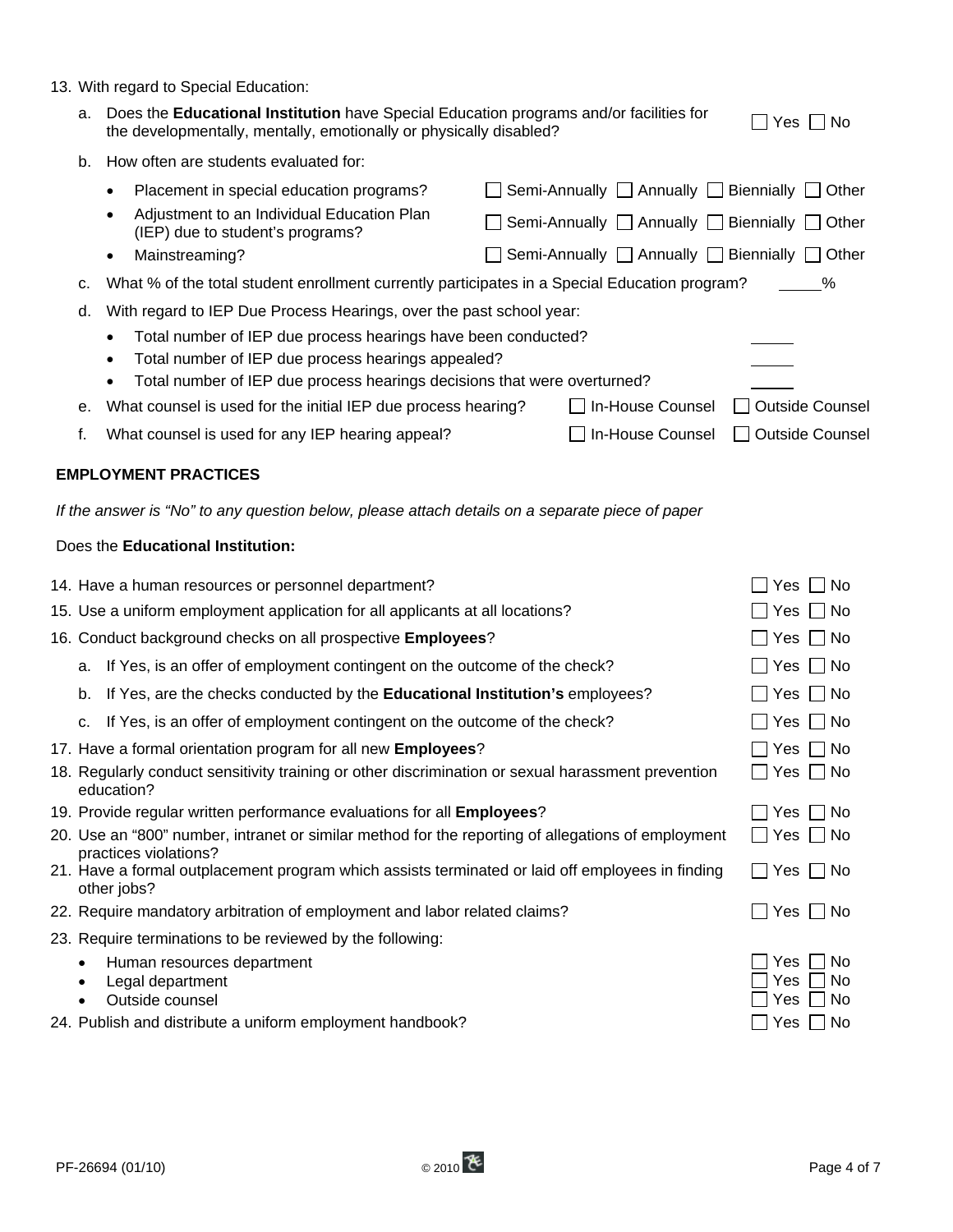25. Please indicate whether the **Educational Institution** has adopted the following policies and if the policy is in the Employee Handbook:

| Lilipiuy <del>cc</del> Hallupuun.                                                                                                                                                                                                                                                                                                                                                | Adopted | In Employee Handbook               |
|----------------------------------------------------------------------------------------------------------------------------------------------------------------------------------------------------------------------------------------------------------------------------------------------------------------------------------------------------------------------------------|---------|------------------------------------|
| <b>EEO Statement</b><br>At-will Statement<br>Sexual harassment policy/procedure<br>Progressive discipline<br><b>FMLA policy</b><br>Pregnancy leave policy<br>Grievance procedures<br>ADA policy requiring reasonable accommodation<br>Minority hiring policy<br>Union hiring policy<br>Email and voicemail use policy<br>Retention of computer data, emails and voicemail policy |         |                                    |
| 26. Does the <b>Educational Institution</b> provide to its supervisory employees two hours of classroom<br>or other interactive training and education regarding sexual harassment at least once every two<br>years?                                                                                                                                                             |         | Yes<br><b>No</b>                   |
| Regarding Third Party Liability exposure, does the Educational Institution:                                                                                                                                                                                                                                                                                                      |         |                                    |
| 27. Have policies or procedures outlining <b>Employee</b> conduct when interacting with students,<br>parents, vendors, clients, the general public or other third parties?                                                                                                                                                                                                       |         | Yes $\Box$ No                      |
| 28. Have policies or procedures for dealing with complaints from students, parents, vendors,<br>clients, the general public or other third parties?                                                                                                                                                                                                                              |         | Yes [<br>∣No                       |
| 29. Provide formal diversity or cultural sensitivity training for employees who interact with students,<br>parents, vendors, clients, the general public or other third parties?                                                                                                                                                                                                 |         | $\perp$<br>Yes $\Box$ No           |
| 30. Has a students, parents, vendors, clients, the general public or other third parties ever<br>submitted a written complaint or brought a civil proceeding against a proposed Insured alleging<br>harassment, discrimination, or civil rights violations?<br>If "Yes", please attach details on a separate piece of paper                                                      |         | ∐ Yes _ No                         |
| <b>CLAIMS INFORMATION:</b>                                                                                                                                                                                                                                                                                                                                                       |         |                                    |
| 31. Has there been, or is there now pending, any Claim(s) against any proposed Insured?                                                                                                                                                                                                                                                                                          |         | __ No<br>Yes                       |
| 32. Does any proposed <b>Insured</b> have knowledge or information of any act, error, omission, fact,<br>circumstance, inquiry or formal or informal investigation which might give rise to a Claim under<br>the proposed Policy?                                                                                                                                                |         | Yes [<br>$\Box$ No                 |
| 33. Does any proposed <b>Insured</b> have knowledge or information of any threatened claim which<br>might give rise to a Claim under the proposed Policy?                                                                                                                                                                                                                        |         | Yes  <br>__  No                    |
| 34. During the last three (3) years have any of the <b>Insureds</b> been involved in any administrative<br>proceedings before the Equal Employment Opportunity Commission, the U.S. Department of<br>Labor, including the Office of Federal Contract Compliance Programs, or any state or local<br>government agency whose purpose is to address employment-related claims?      |         | $\mathsf{L}$<br>$Yes \bigsqcup No$ |
| 35. Have any <b>Insureds</b> ever been the subject of a disciplinary action or required to comply with<br>any judicial or administrative agreement, order, decree or judgment?                                                                                                                                                                                                   |         | Yes $\Box$ No                      |
|                                                                                                                                                                                                                                                                                                                                                                                  |         |                                    |

**If "Yes" to any of Questions 31-35 please attach a detailed explanation including date of event, claimant, nature of matter, defense costs, indemnity amount, reserve amount and current status for each claim, matter, event, notice or circumstance.** 

It is agreed that with respect to questions 31-35 above, if such **Claim**, knowledge, information, proceeding, agreement, investigation, matter, order, decree or judgment exists, any **Claim** arising therefrom is excluded from the proposed coverage and will not be covered for **Claims Expenses,** indemnity, or **Damages** under any **Policy** issued by the **Insurer**.

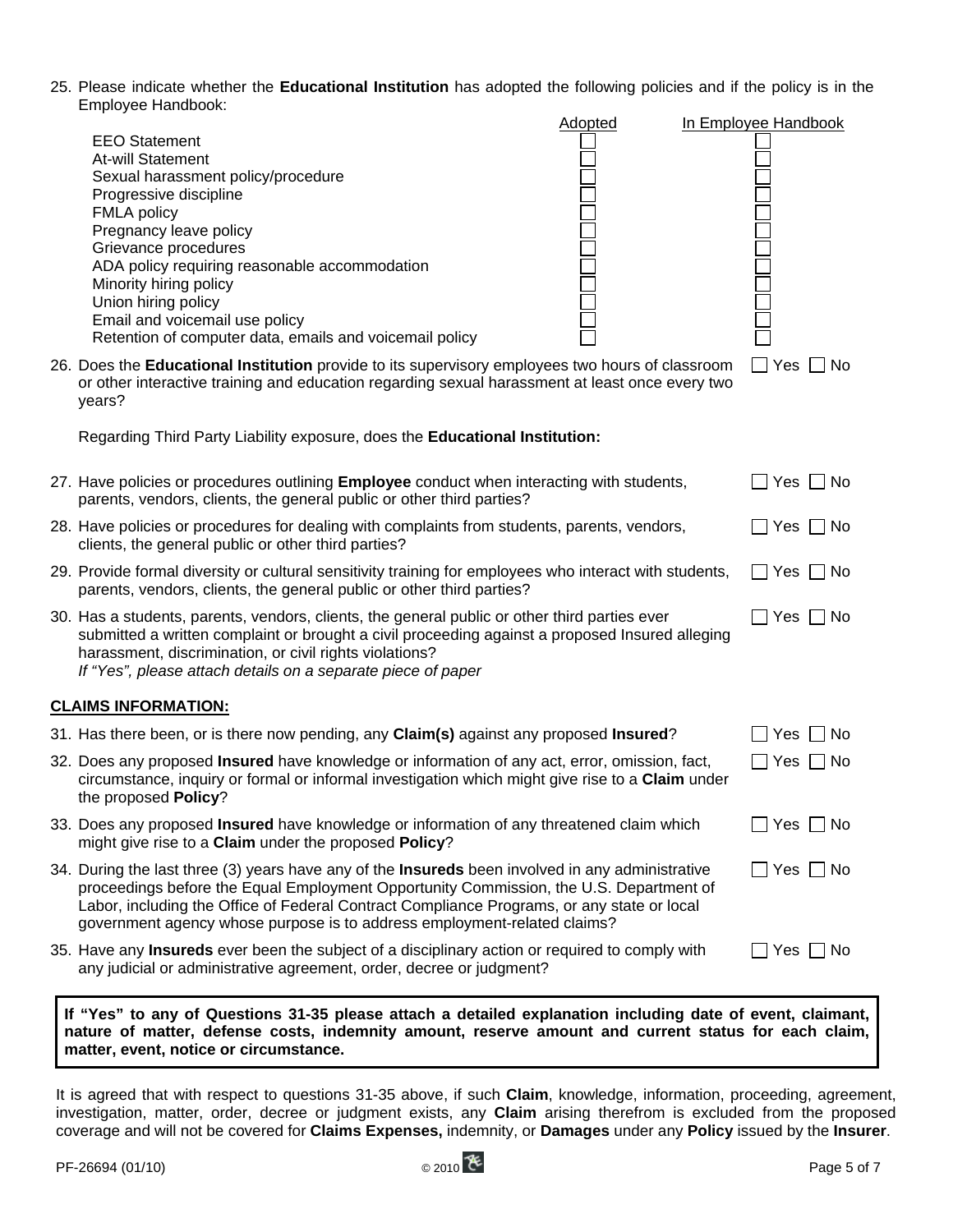## **CURRENT INSURANCE INFORMATION**

| <b>LAST 5 YEARS</b>      | <b>PROFESSIONAL LIABILITY</b><br><b>CARRIER</b> | <b>LIMITS</b> | DEDUCTIBLE /<br><b>RETENTION</b> | <b>PREMIUM</b> |
|--------------------------|-------------------------------------------------|---------------|----------------------------------|----------------|
| <b>Current Year</b>      |                                                 |               |                                  |                |
| <b>Prior Year</b>        |                                                 |               |                                  |                |
| $2^{nd}$ Prior Yr        |                                                 |               |                                  |                |
| 3 <sup>rd</sup> Prior Yr |                                                 |               |                                  |                |
| 4 <sup>th</sup> Prior Yr |                                                 |               |                                  |                |

36. Please provide Educators Legal Liability and Employment Practices Liability policy information:

# **FRAUD WARNING STATEMENTS**

**NOTICE TO ARKANSAS, LOUISIANA AND RHODE ISLAND APPLICANTS:** Any person who knowingly presents a false or fraudulent claim for payment of a loss or benefit or knowingly presents false information in an application for insurance is guilty of a crime and may be subject to fines and confinement in prison.

**NOTICE TO COLORADO APPLICANTS:** It is unlawful to knowingly provide false, incomplete, or misleading facts or information to an insurance company for the purpose of defrauding or attempting to defraud the company. Penalties may include imprisonment, fines, denial of insurance, and civil damages. Any insurance company or agent of an insurance company who knowingly provides false, incomplete, or misleading facts or information to a policyholder or claimant for the purpose of defrauding or attempting to defraud the policyholder or claimant with regard to a settlement or award payable from insurance proceeds shall be reported to the Colorado Division of Insurance within the Department of Regulatory Agencies.

**NOTICE TO DISTRICT OF COLUMBIA APPLICANTS:** WARNING: It is a crime to provide false or misleading information to an insurer for the purpose of defrauding the insurer or any other person. Penalties include imprisonment and/or fines. In addition, an insurer may deny insurance benefits if false information materially related to a claim was provided by the applicant.

**NOTICE TO MARYLAND APPLICANTS:** Any person who knowingly and willfully presents a false or fraudulent claim for payment of a loss or benefit or who knowingly and willfully presents false information in an application for insurance is guilty of a crime and may be subject to fines and confinement in prison.

**NOTICE TO MINNESOTA APPLICANTS:** A person who submits an application or files a claim with intent to defraud or helps commit a fraud against an insurer is guilty of a crime.

**NOTICE TO NEW JERSEY APPLICANTS:** Any person who includes any false or misleading information on an application for an insurance policy is subject to criminal and civil penalties.

**NOTICE TO NEW MEXICO APPLICANTS:** ANY PERSON WHO KNOWINGLY PRESENTS A FALSE OR FRAUDULENT CLAIM FOR PAYMENT OF A LOSS OR BENEFIT OR KNOWINGLY PRESENTS FALSE INFORMATION IN AN APPLICATION FOR INSURANCE IS GUILTY OF A CRIME AND MAY BE SUBJECT TO CIVIL FINES AND CRIMINAL PENALTIES.

**NOTICE TO NEW YORK APPLICANTS:** Any person who knowingly and with intent to defraud any insurance company or other person files an application for insurance or statement of claim containing any materially false information, or conceals for the purpose of misleading, information concerning any fact material thereto, commits a fraudulent insurance act, which is a crime, and shall also be subject to a civil penalty cont to exceed five thousand dollars and the stated value of the claim for each such violation.

**NOTICE TO OHIO APPLICANTS:** Any person who, with intent to defraud or knowing that he is facilitating a fraud against an insurer, submits an application or files a claim containing a false or deceptive statement is guilty of insurance fraud.